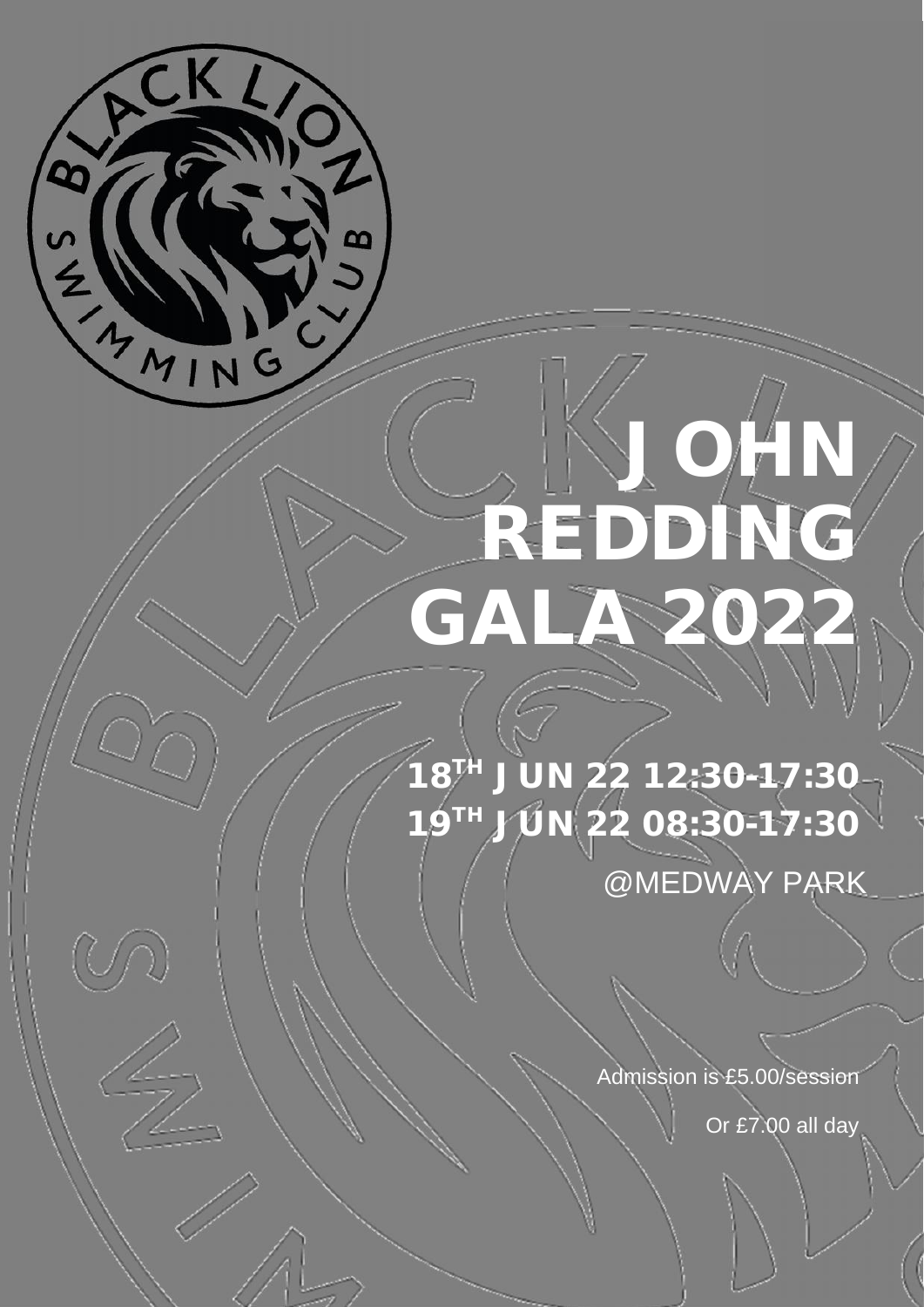**Black Lion Level 3 John Redding Gala 2022** Saturday 18<sup>th</sup> June and Sunday 19<sup>th</sup> June 2022

#### **Licence No: 3SE221019**

*Run under Swim England laws, Swim England technical rules of swimming and promoter's conditions*

#### **MEET RULES AND INFORMATION**

The competition will be held under Swim England laws and technical rules of swimming. This event is licensed at Level 3. Officials will be obtained from the National & Regional lists of qualified personnel.

#### **FACILITIES**

The meet will take place at the Medway Park, Mill Road, Gillingham, Kent on Saturday 18th June and Sunday 19<sup>th</sup> June 2022. The pool is a 6 lane, 25 metre facility fully equipped with electronic timing, display board and anti-wave ropes. Parking is now free in the large pay and display car park adjacent to the Leisure Centre, as long as you enter your vehicle details in to one of the consoles inside the centre. The café is currently closed.

#### **ENTRIES**

Swimmers must be, or have applied to be registered with Swim England. Swimmers may only enter events in their own age group. Ages are at midnight on Sunday 19<sup>th</sup> June 2022.

#### **AGE GROUPS**

The age groups are 9 years, 10 years, 11years, 12 years, 13years, 14 years and 15+ years.

#### **EVENTS**

The events are 50m, 100m, 200m of all 4 strokes plus 200m Individual Medley.

#### **SUBMISSION OF ENTRIES**

The entry fee is £5.50 for all events under 200m and £7.00 for 200m events. The entry fee includes the 20p levy per event, payable to the South East Region.

Entries must be no faster than the Upper Qualifying Time (UQT) published for each event. Time trials for swimmers whose times are faster than the published times may be permitted, and any entries received that are faster than the UQT will automatically be entered as Time Trials meaning that the swimmer will swim for time only and will not be eligible for an award.

If the event is oversubscribed, time trials entries followed by the slowest entrants to some events will be rejected to keep the meet within acceptable time limits. Entries must be submitted either electronically using Hy-Tek Meet Manager or be on the official entry form (scanned and emailed). Entries must include the entrant's Swim England registration number, date of birth, and entry times, together with all entry fees. Entry times submitted should be those achieved in a 25m pool. Converted long course times will be accepted providing they have been converted using Swim England Equivalent Performance Tables.

The closing date for entries is midnight on Sunday 22<sup>nd</sup> May 2022. No entries will be accepted after the closing date or during the meet, unless due to the promoter's error or omission. Proof of email may be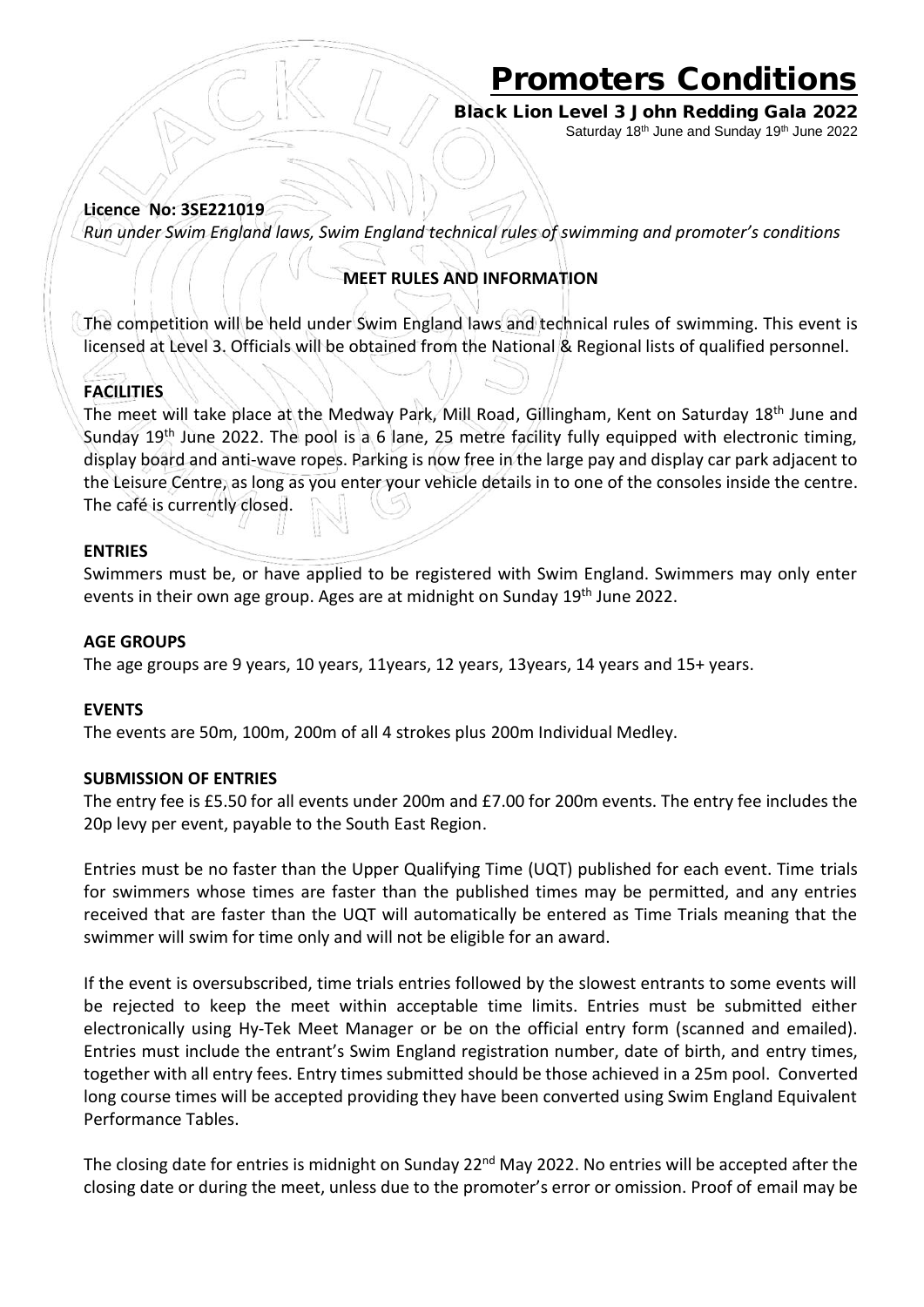**Black Lion Level 3 John Redding Gala 2022** Saturday 18<sup>th</sup> June and Sunday 19<sup>th</sup> June 2022

required. Entries will not be registered unless accompanied by the correct entry fee. Cheques are no longer accepted; all payments must be made by bank transfer. Completed entry forms should ideally be sent in one email per club. Details of accepted entries will be emailed to club's representatives. Refunds will be issued for rejected entries only by BACs to each club or separate individual entrant and sent to the contact named on the entry summary sheet as soon as possible after the closing date. No refunds will be given for withdrawals after the accepted entries have been published, withdrawals due to Covid will be considered.

#### **COACHES PASSES**

Coaches passes are available at a cost of Saturday £7:00/day and Sunday £15.00/day per person. This fee includes a daily programme, a full set of results sheets and lunch. One pass per ten swimmers will be issued to each club. For child protection reasons, these must all be pre-ordered at the time of submitting entries. Coach's passes will be collected on the day of each gala.

#### **WITHDRAWALS**

This will be a 'sign out' gala, coaches must inform the desk of any swimmer not competing before the start of the warm up for each session.

#### **WARM UP**

Coaches must supervise their swimmers at all times during the warm up. A warm up schedule will be available 5 days in advance of the gala. The start of each warm up session will be starting at the end of the pool.

#### **RACE PROCEDURES**

It is the responsibility of the competitors and coaches from participating clubs to ensure that all swimmers are competent to the standard of the Swim England Competitive Start Award. All events are heat declared winners. Heats will be swum with all age groups combined and swimmers seeded by entry times. The fastest heat in each event will be spear-headed. Starts will be at the deep end of the pool and over the top starts will be used for all events except backstroke, though this is at the referee's discretion. Swimmers must leave the pool using the steps at the side of the pool and must not climb over the electronic timing pads at the end of each lane.

A secondary strobe for deaf swimmers will be available. A secondary strobe is classed as, "A strobe light, in addition to that included in the AOE starting system". It must be part of the AOE system and should be able to be moved to a lane where a deaf swimmer (S15) is starting.

#### **SWIM DOWN**

A continuous swim down facility may be available in the diving pit, adjacent to the main competition pool. Coaches are responsible for supervising their swimmers when using this facility. If swimmers are not supervised then the permission to use the facility may be withdrawn by the sports centre.

#### **RESULTS**

Competitor's times will be computer processed using the Hy-Tek Meet Manager system. These results will then be displayed both on poolside and upstairs in the balcony area, we are also planning to use a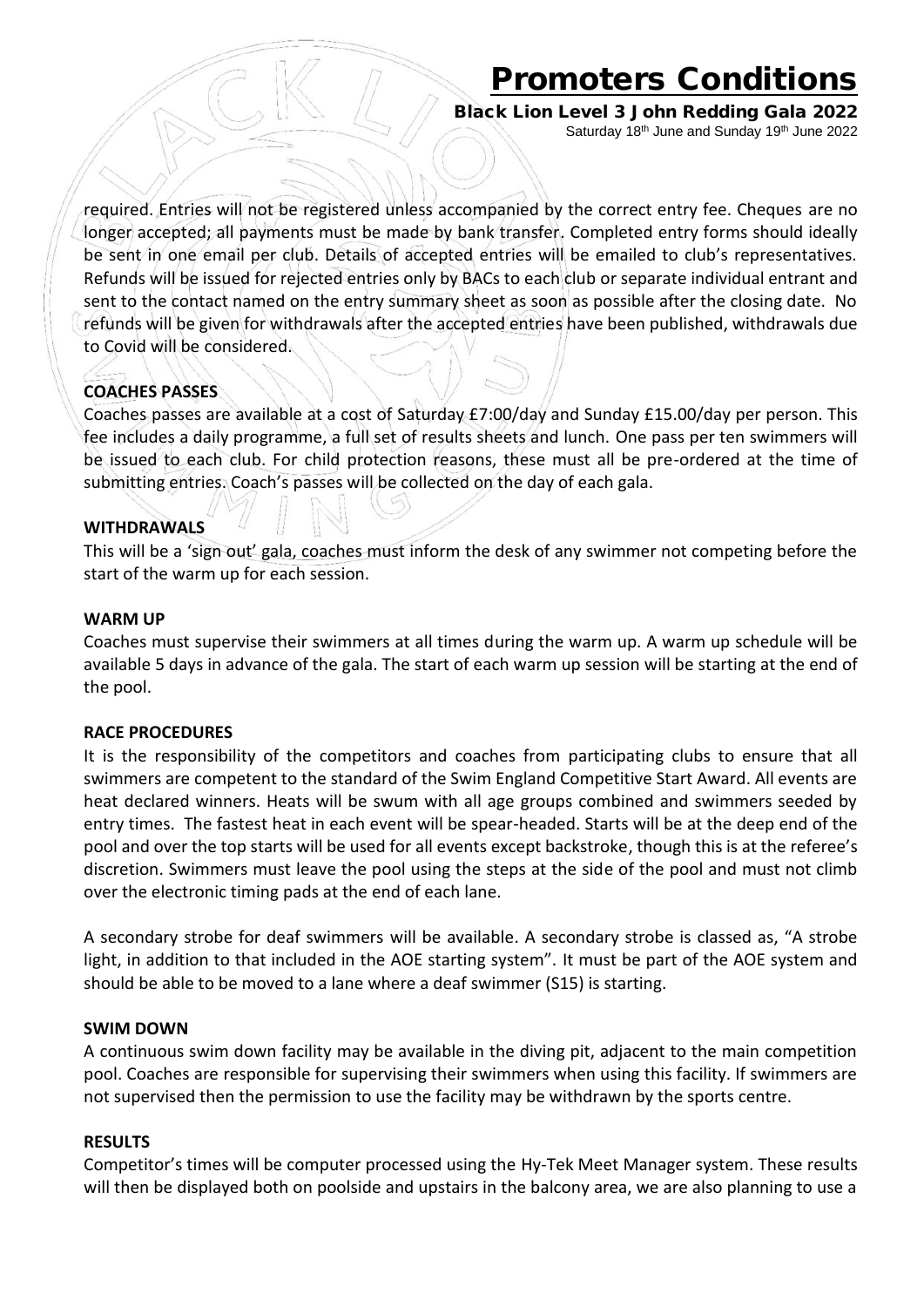**Black Lion Level 3 John Redding Gala 2022** Saturday 18<sup>th</sup> June and Sunday 19<sup>th</sup> June 2022

live results service which will be available through Meet Mobile. Following the meet, all results will be published on our website www.blscswim.club as soon as possible. Anyone wishing to have these emailed directly must leave their details at the information desk. Meet results will also be sent to Swim England to be included on their official rankings list.

#### **AWARDS**

Awards will be given to the top six placed swimmers in 9 ,10 and 11 years age group in each individual event and for the top three placed swimmers in 12, 13, 14 and 15+ years age groups in each individual event. There will be no official presentations, so all swimmers must collect their medals from the awards desk.

#### **OFFICIALS**

It is appreciated if attending clubs could provide a licensed official to assist with the running of the event.

Each club entering six or more swimmers are requested to supply at least two officials who can act as Time Keeper and/or Judge. If we are unable to fulfil the required number of qualified officials the meet may be downgraded to a lower license level.

#### **SPECTATOR ADMISSIONS**

Details will be made available closer to the meet regarding spectator attendance. We will be directed by both government and Swim England guidance, as well as working with Medway Council/Medway Park to ensure compliance with social distancing guidelines.

Admission prices are as follows: Adults, one session either day £5.00, all day £7.00. Concessions, one session either day £3.00. Children are free. Card payments preferred but cash will be accepted. Hard copy programmes are £2 for the weekend, but we reserve the right to make electronic versions available free of charge in replacement for all hard copies.

#### **RAFFLE**

Raffle tickets will be available to purchase at £1.00 per strip.

#### **PHOTOGRAPHY**

Anyone wishing to take still or digital photography (including the use of mobile phones to do this) must do so in accordance with the Swim England Child Safeguarding Policy and procedures (Wavepower). Flash photography is prohibited at all times. Use of any form of image capturing devices in the changing area is prohibited and may result in exclusion from the event.

#### **SAFETY**

For the purposes of child protection, no persons, unless officials, staff, coaches or team managers displaying a valid pass, shall be allowed on poolside. Competitors are advised not to leave their belongings unattended and to ensure that valuables are placed in a secure locker or deposited with someone for safe keeping. Neither Black Lion Swimming Club nor the pool management will be held responsible for property that is damaged, lost or stolen. Swimmers must not leave the poolside without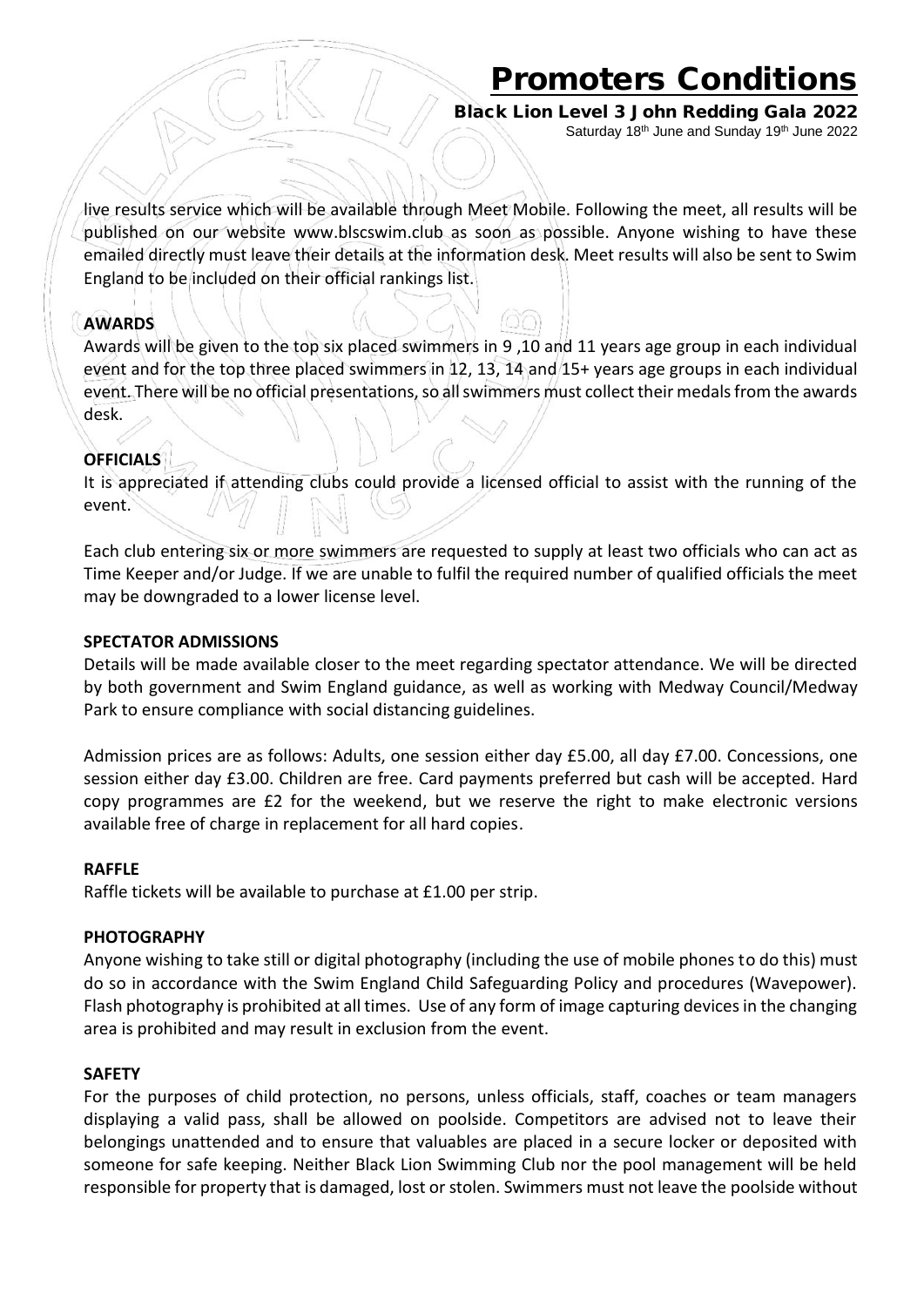**Black Lion Level 3 John Redding Gala 2022** Saturday 18<sup>th</sup> June and Sunday 19<sup>th</sup> June 2022

wearing a top, shoes, and having dried themselves off. Swimmers are advised to remove all jewelry to prevent accidental injury to themselves.

#### **DATA PROTECTION**

All entry information and results will be managed on a computer system. The Data Protection Act 2018 requires us to provide you with certain information and to obtain your consent before processing data about you. Processing includes: obtaining, recording, holding, disclosing, destruction or retaining information. We require certain personal data for the purposes of making entries to the competition, managing the meet and the submission of results to Rankings. The information provided by you will be processed in accordance with the Data Protection Act 2018. Therefore, by submitting entries, consent is thereby given, as required under the current Data Protection Act, to the holding of personal information on a computer. Where personal data has been passed via a third party ie (club) it will be deemed that the third party has gained the appropriate data protection consent.

#### **BEHAVIOUR**

Coaches and team managers are at all times responsible for the conduct of the swimmers in their care. The promoter reserves the right to refuse admission or to ask any persons to leave during the event.

#### **CANCELLATION**

In the event of a pandemic lockdown or where the gala is undersubscribed to such a point it becomes loss making, the club reserves the right to cancel giving a minimum period of one/two weeks' notice, where notification updates would be sent in advance of cancellation period. In the event a cancellation occurs then full refunds will be sent to all attending clubs, individual entries and any associated coach pass payments.

*Any conditions not covered in the above information will be at the discretion of the promoter of Black Lion Swimming Club. By entering this event, competitors and coaches agree to abide by these conditions. Any queries should be made via email to the Gala Secretary – gala@blscswim.club*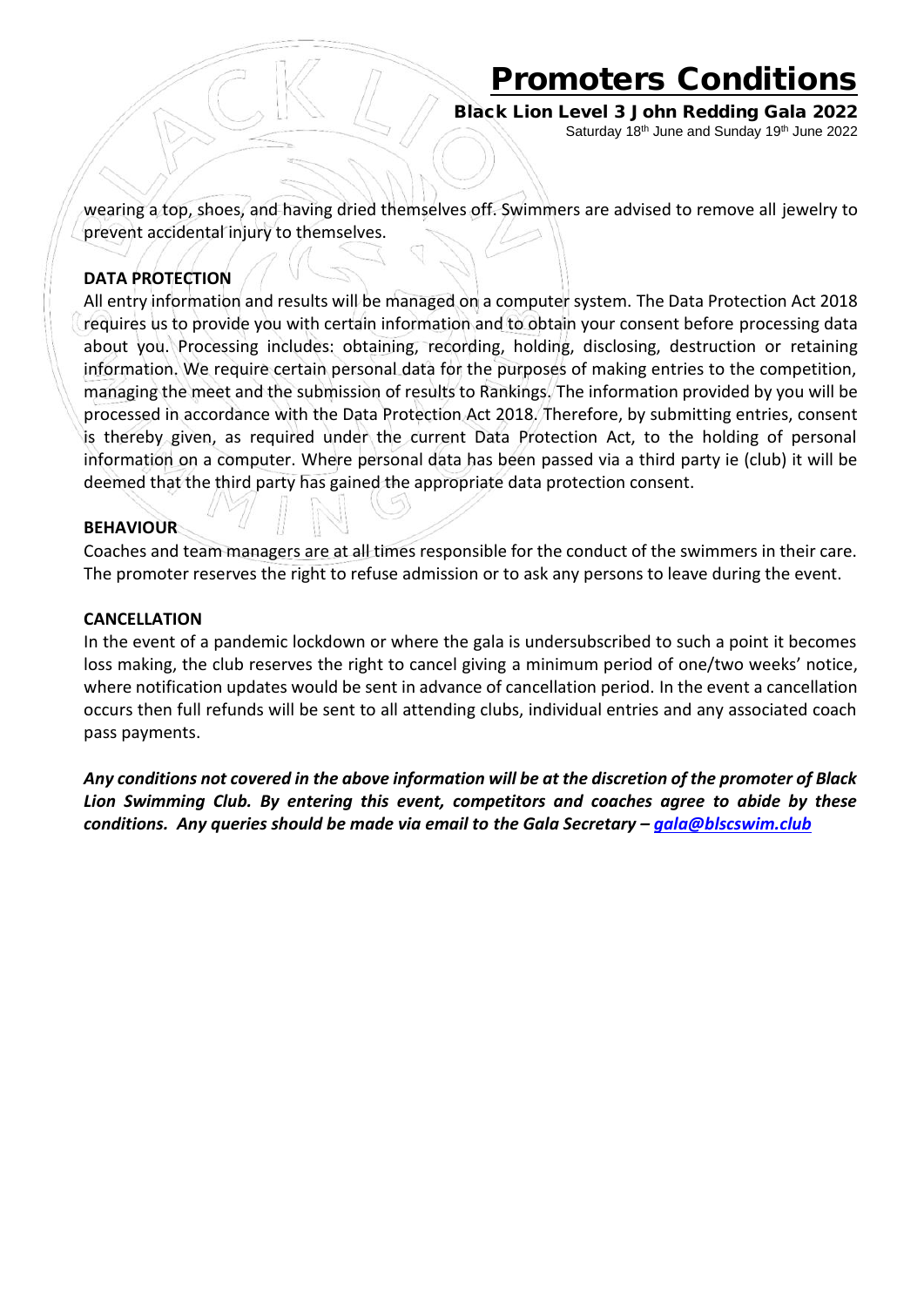## **Programme Of Events**

**Black Lion Level 3 John Redding Gala 2022** Saturday 18<sup>th</sup> June and Sunday 19<sup>th</sup> June 2022

|             | Saturday 18th June |                       |                     |
|-------------|--------------------|-----------------------|---------------------|
| Session 1   |                    | <b>Warm Up: 13:00</b> | <b>Start: 14:00</b> |
|             | 200m Backstroke    | <b>Boys</b>           |                     |
|             | 200m Backstroke    | Girls                 |                     |
| $rac{2}{3}$ | 50m Breaststroke   | Boys                  |                     |
| 4.          | 50m Breaststroke   | Girls                 |                     |
| 5.          | 200m Breaststroke  | <b>Boys</b>           |                     |
| 6.          | 200m Breaststroke  | Girls                 |                     |
| 7.          | 100m Butterfly     | <b>Boys</b>           |                     |
| 8.          | 100m Butterfly     | Girls                 |                     |
| 9.          | 100m Freestyle     | <b>Boys</b>           |                     |
| 10.         | 100m Freestyle     | Girls                 |                     |

#### **Sunday 19th June**

| <b>Session 2</b> |                        | <b>Warm Up: 08:45</b> | <b>Start: 09:30</b> |
|------------------|------------------------|-----------------------|---------------------|
| 11.              | 200m Individual Medley | <b>Boys</b>           |                     |
| 12.              | 50m Freestyle          | Girls                 |                     |
| 13.              | 50m Backstroke         | <b>Boys</b>           |                     |
| 14.              | 200m Butterfly         | Girls                 |                     |
| 15.              | 200m Freestyle         | <b>Boys</b>           |                     |
| 16.              | 100m Breaststroke      | Girls                 |                     |
| 17.              | 100m Backstroke        | <b>Boys</b>           |                     |
| 18.              | 50m Butterfly          | Girls                 |                     |
|                  |                        |                       |                     |
| <b>Session 3</b> |                        | <b>Warm Up: 13:00</b> | Start: 14:00        |
| 19.              | 200m Individual Medley | Girls                 |                     |
| 20.              | 50m Freestyle          | <b>Boys</b>           |                     |
| 21.              | 50m Backstroke         | Girls                 |                     |
| 22.              | 200m Butterfly         | <b>Boys</b>           |                     |
| 23.              | 200m Freestyle         | Girls                 |                     |
| 24.              | 100m Breaststroke      | <b>Boys</b>           |                     |
| 25.              | 100m Backstroke        | Girls                 |                     |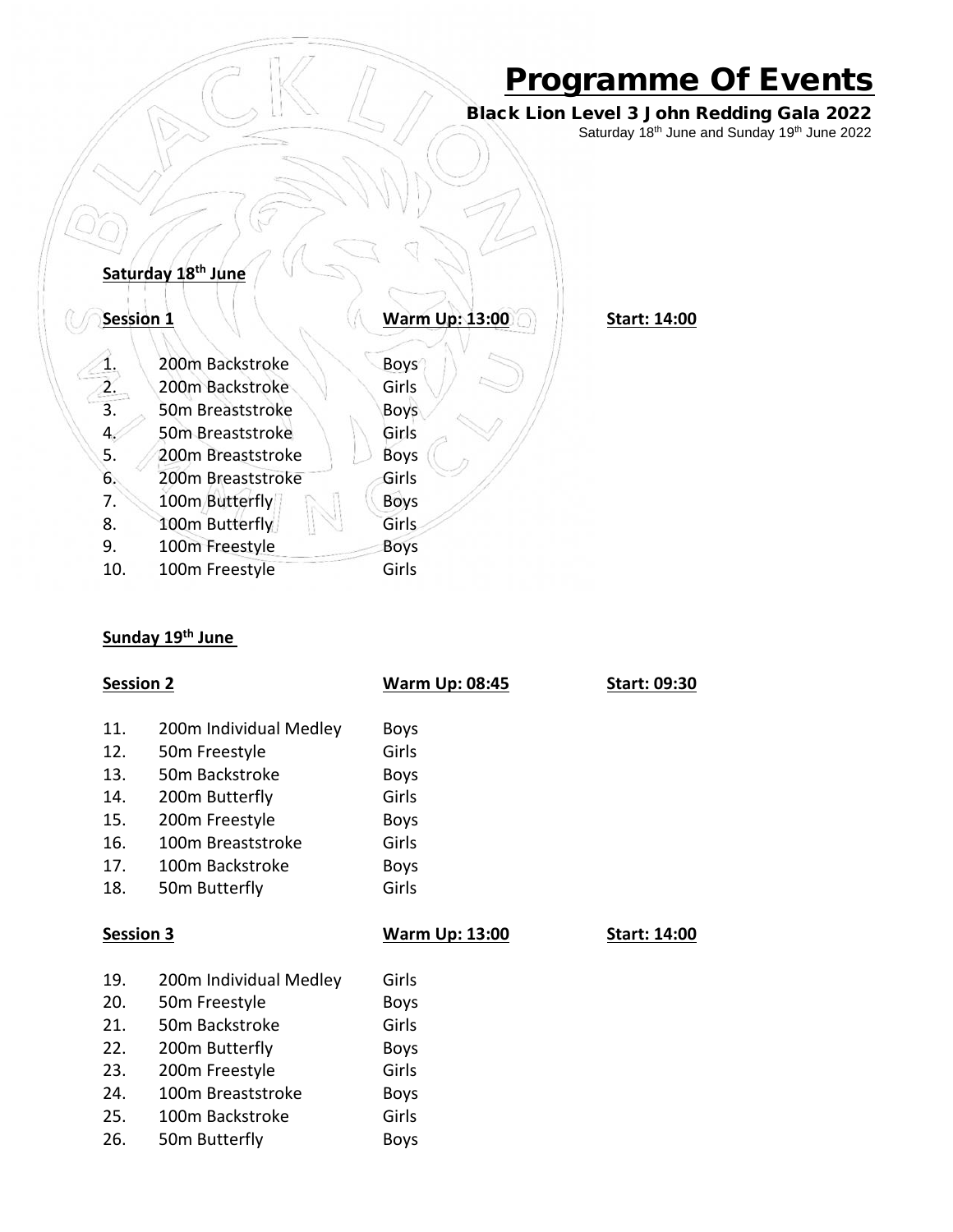## **Qualifying Times (UQT)**

**Black Lion Level 3 John Redding Gala 2022** Saturday 18<sup>th</sup> June and Sunday 19<sup>th</sup> June 2022

| <b>Girls</b>           | 9       | 10 <sup>°</sup> | 11      | 12 <sup>2</sup> | 13      | 14      | 15/over |
|------------------------|---------|-----------------|---------|-----------------|---------|---------|---------|
| 50m Freestyle          | 32.00   | 30.70           | 29.40   | 28.10           | 27.50   | 26.80   | 24.00   |
| 100m Freestyle         | 1:06.00 | 1:05.50         | 1:03.90 | 1:01.10         | 1:00.80 | 59.30   | 52.00   |
| 200m Freestyle         | 2:20.50 | $-2:19.00$      | 2:18.40 | 2:12.30         | 2:10.70 | 2:06.50 | 1:50.00 |
| 50m Breaststroke       | 40.10   | 39.00           | 38.10   | 35.00           | 33.00   | 31.00   | 29.00   |
| 100m Breaststroke      | 1:21.00 | 1:20.70         | 1:19.60 | 1:15.90         | 1:14.10 | 1:12.10 | 1:05.00 |
| 200m Breaststroke      | 2:57.00 | 2:56.60         | 2:55.70 | 2:45.30         | 2:40.20 | 2:34.30 | 2:20.00 |
| 50m Backstroke         | 35.20   | 34.60           | 34.40   | 32.90           | 31.80   | 30.10   | 28.00   |
| 100m Backstroke        | 1:16.50 | 1:15.50         | 1:14.90 | 1:09.80         | 1:07.80 | 1:06.00 | 58.00   |
| 200m Backstroke        | 2:39.00 | 2:38.60         | 2:37.70 | 2:26.40         | 2:22.60 | 2:20.60 | 2:10.00 |
| 50m Butterfly          | 35.20   | 33.90           | 32.20   | 29.80           | 29.00   | 28.60   | 27.00   |
| 100m Butterfly         | 1:16.30 | 1:13.70         | 1:12.60 | 1:09.00         | 1:07.60 | 1:06.90 | 1:00.00 |
| 200m Butterfly         | 2:49.90 | 2:40.00         | 2:38.10 | 2:26.50         | 2:24.10 | 2:23.90 | 2:10.00 |
| 200m Individual Medley | 2:50.00 | 2:41.80         | 2:38.30 | 2:30.10         | 2:25.90 | 2:19.10 | 2:08.00 |

| <b>Boys</b>               | 9       | 10      | 11      | 12      | 13      | 14      | 15/over |
|---------------------------|---------|---------|---------|---------|---------|---------|---------|
| 50 <sub>m</sub> Freestyle | 30.00   | 29.60   | 28.80   | 25.60   | 23.90   | 23.10   | 21.00   |
| 100m Freestyle            | 1:07.50 | 1:05.20 | 1:02.10 | 55.90   | 51.50   | 50.60   | 49.00   |
| 200m Freestyle            | 2:21.00 | 2:18.70 | 2:16.20 | 2:07.50 | 1:58.50 | 1:53.10 | 1:45.00 |
| 50m Breaststroke          | 39.50   | 37.00   | 34.40   | 31.90   | 31.10   | 30.40   | 27.00   |
| 100m Breaststroke         | 1:25.00 | 1:20.20 | 1:17.40 | 1:10.90 | 1:07.50 | 1:05.20 | 1:00.00 |
| 200m Breaststroke         | 3:00.00 | 2:58.00 | 2:54.50 | 2:38.70 | 2:25.80 | 2:22.30 | 2:05.00 |
| 50m Backstroke            | 38.00   | 35:00   | 33.30   | 30.60   | 29.90   | 28.50   | 25.00   |
| 100m Backstroke           | 1:20.00 | 1:15.00 | 1:11.00 | 1:05.00 | 59.80   | 57.90   | 55.00   |
| 200m Backstroke           | 2:35.00 | 2:30.00 | 2:25.00 | 2:19.90 | 2:12.40 | 2:10.40 | 2:00.00 |
| 50m Butterfly             | 32.00   | 30.20   | 29.80   | 27.60   | 26.40   | 25.10   | 23.00   |
| 100m Butterfly            | 1:15.00 | 1:12.30 | 1:10.80 | 1:03.80 | 1:00.00 | 57.80   | 52.00   |
| 200m Butterfly            | 2:49.00 | 2:40.00 | 2:34.20 | 2:16.10 | 2:10.00 | 2:06.10 | 2:00.00 |
| 200m Individual Medley    | 2:49.10 | 2:40.80 | 2:35.20 | 2:23.30 | 2:11.90 | 2:06.10 | 2:00.00 |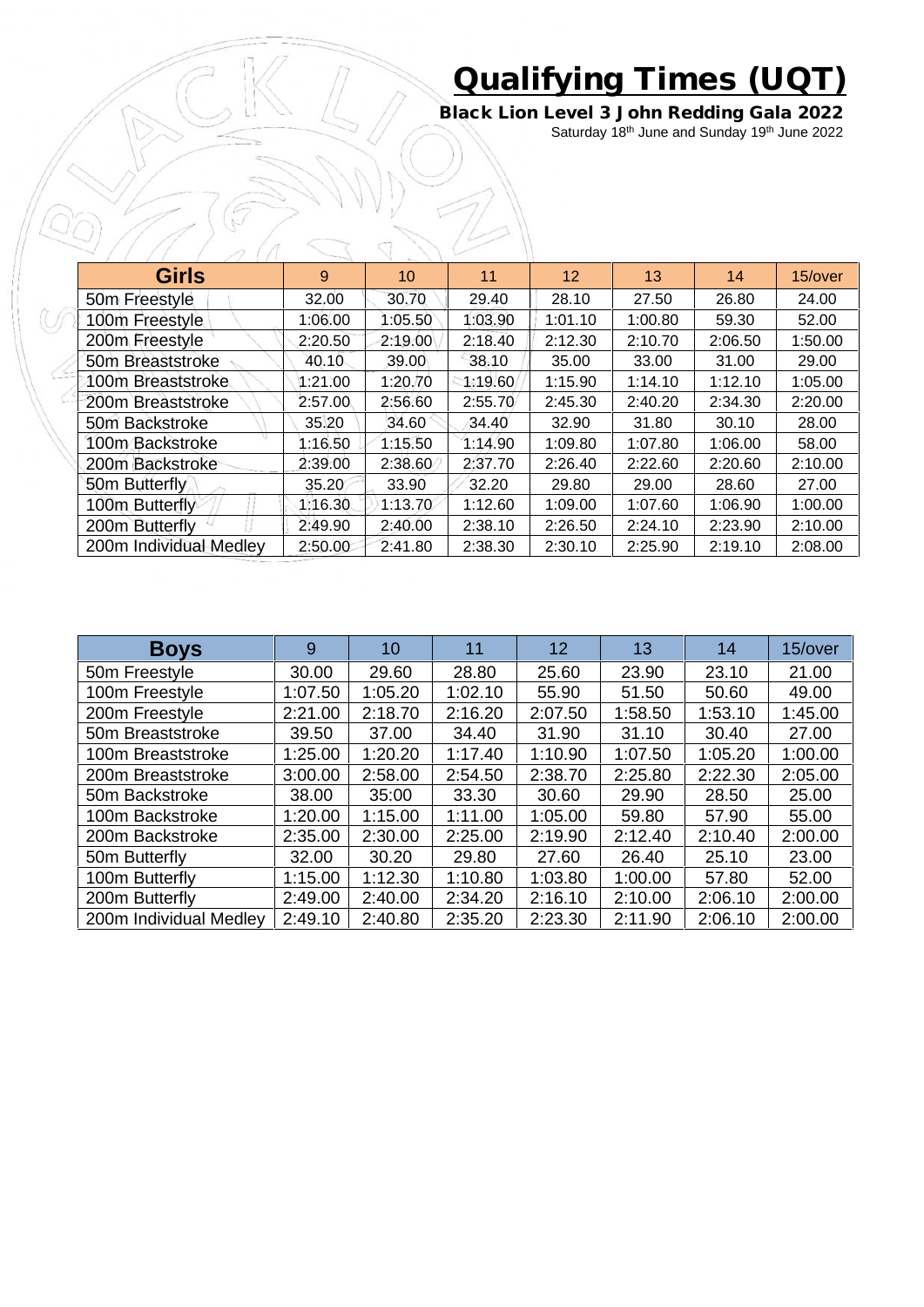## **Club Entry Form**

**Black Lion Level 3 John Redding Gala 2022** Saturday 18<sup>th</sup> June and Sunday 19<sup>th</sup> June 2022

| Each club entering six or more swimmers are requested to supply at least two officials whom can<br>act as Time keeper or Judge. Please provide details of any officials attending using the form<br>supplied.<br><b>Total No. of Swims</b><br><b>Total Cost</b><br>Male @£5.50<br>£0.00<br>0<br><b>Female @ £5.50</b><br>£0.00<br>0<br>Male @ £7.00<br>a<br>£0.00<br>Female @ £7.00<br>£0.00<br>0<br>Coach Pass @<br><b>No. Required</b><br>£7.00/£15:00 per day<br><b>Sat Pass @ £7.00</b><br>£0.00<br>0<br><b>Sun Pass @ £15.00</b><br>Ō<br>£0.00<br><b>Total</b><br>£0.00<br>Payment should be by electronic BACS transfer to BLSC bank account:<br>Lloyds Bank plc - Sort Code: 30-97-12 - Account: 01417843<br>Please quote your Club's name (i.e. Black Lion SC)<br>Cheques are no longer accepted<br>I confirm that all swimmers and poolside staff are club members.<br><b>Signed</b><br><b>On Behalf Of</b><br>Contact details, email address and bank details must be provided so that BLSC can forward<br>information regarding accepted / rejected entries. In accordance with GDPR, this form will be<br>shredded once the gala and its administration is complete.<br><b>Club Contact</b><br><b>Address</b> |  |
|---------------------------------------------------------------------------------------------------------------------------------------------------------------------------------------------------------------------------------------------------------------------------------------------------------------------------------------------------------------------------------------------------------------------------------------------------------------------------------------------------------------------------------------------------------------------------------------------------------------------------------------------------------------------------------------------------------------------------------------------------------------------------------------------------------------------------------------------------------------------------------------------------------------------------------------------------------------------------------------------------------------------------------------------------------------------------------------------------------------------------------------------------------------------------------------------------------------------------|--|
|                                                                                                                                                                                                                                                                                                                                                                                                                                                                                                                                                                                                                                                                                                                                                                                                                                                                                                                                                                                                                                                                                                                                                                                                                           |  |
|                                                                                                                                                                                                                                                                                                                                                                                                                                                                                                                                                                                                                                                                                                                                                                                                                                                                                                                                                                                                                                                                                                                                                                                                                           |  |
|                                                                                                                                                                                                                                                                                                                                                                                                                                                                                                                                                                                                                                                                                                                                                                                                                                                                                                                                                                                                                                                                                                                                                                                                                           |  |
|                                                                                                                                                                                                                                                                                                                                                                                                                                                                                                                                                                                                                                                                                                                                                                                                                                                                                                                                                                                                                                                                                                                                                                                                                           |  |
|                                                                                                                                                                                                                                                                                                                                                                                                                                                                                                                                                                                                                                                                                                                                                                                                                                                                                                                                                                                                                                                                                                                                                                                                                           |  |
|                                                                                                                                                                                                                                                                                                                                                                                                                                                                                                                                                                                                                                                                                                                                                                                                                                                                                                                                                                                                                                                                                                                                                                                                                           |  |
|                                                                                                                                                                                                                                                                                                                                                                                                                                                                                                                                                                                                                                                                                                                                                                                                                                                                                                                                                                                                                                                                                                                                                                                                                           |  |
|                                                                                                                                                                                                                                                                                                                                                                                                                                                                                                                                                                                                                                                                                                                                                                                                                                                                                                                                                                                                                                                                                                                                                                                                                           |  |
|                                                                                                                                                                                                                                                                                                                                                                                                                                                                                                                                                                                                                                                                                                                                                                                                                                                                                                                                                                                                                                                                                                                                                                                                                           |  |
|                                                                                                                                                                                                                                                                                                                                                                                                                                                                                                                                                                                                                                                                                                                                                                                                                                                                                                                                                                                                                                                                                                                                                                                                                           |  |
|                                                                                                                                                                                                                                                                                                                                                                                                                                                                                                                                                                                                                                                                                                                                                                                                                                                                                                                                                                                                                                                                                                                                                                                                                           |  |
|                                                                                                                                                                                                                                                                                                                                                                                                                                                                                                                                                                                                                                                                                                                                                                                                                                                                                                                                                                                                                                                                                                                                                                                                                           |  |
|                                                                                                                                                                                                                                                                                                                                                                                                                                                                                                                                                                                                                                                                                                                                                                                                                                                                                                                                                                                                                                                                                                                                                                                                                           |  |
|                                                                                                                                                                                                                                                                                                                                                                                                                                                                                                                                                                                                                                                                                                                                                                                                                                                                                                                                                                                                                                                                                                                                                                                                                           |  |
|                                                                                                                                                                                                                                                                                                                                                                                                                                                                                                                                                                                                                                                                                                                                                                                                                                                                                                                                                                                                                                                                                                                                                                                                                           |  |
| <b>Contact No.</b>                                                                                                                                                                                                                                                                                                                                                                                                                                                                                                                                                                                                                                                                                                                                                                                                                                                                                                                                                                                                                                                                                                                                                                                                        |  |
| <b>Email</b>                                                                                                                                                                                                                                                                                                                                                                                                                                                                                                                                                                                                                                                                                                                                                                                                                                                                                                                                                                                                                                                                                                                                                                                                              |  |
| <b>Name of Bank</b>                                                                                                                                                                                                                                                                                                                                                                                                                                                                                                                                                                                                                                                                                                                                                                                                                                                                                                                                                                                                                                                                                                                                                                                                       |  |
| <b>Sort Code</b><br><b>Account No.</b>                                                                                                                                                                                                                                                                                                                                                                                                                                                                                                                                                                                                                                                                                                                                                                                                                                                                                                                                                                                                                                                                                                                                                                                    |  |

 $\overline{U}$ 

Á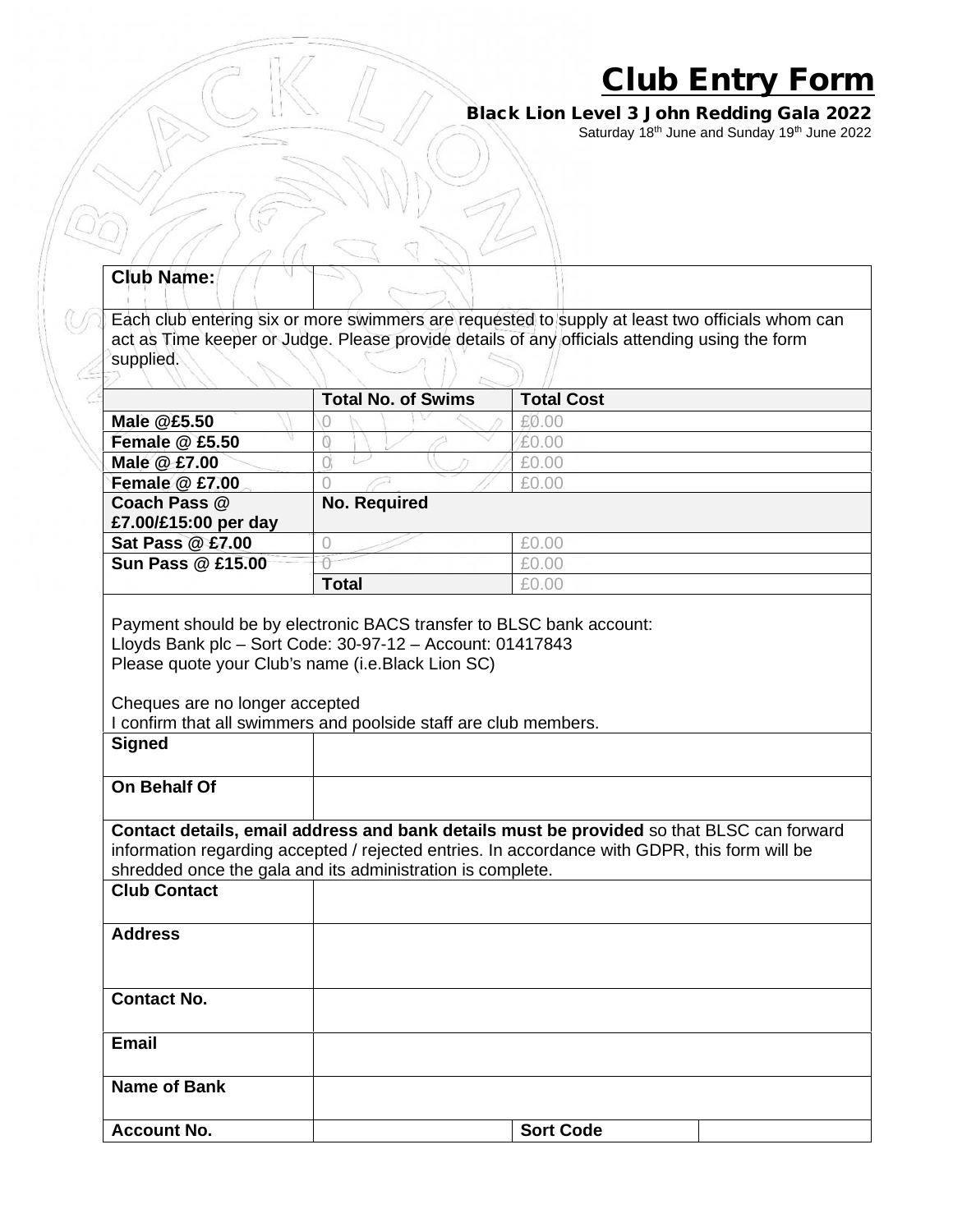## **Individual Entry Form**

**Black Lion Level 3 John Redding Gala 2022** Saturday 18<sup>th</sup> June and Sunday 19<sup>th</sup> June 2022

| PLEASE PRINT USING BLOCK CAPITALS |  |
|-----------------------------------|--|
|                                   |  |

| <b>FULL NAME</b>                                                        |                       |
|-------------------------------------------------------------------------|-----------------------|
| <b>FEMALE</b><br><b>CLUB</b><br><b>MALE</b>                             |                       |
| DATE OF BIRTH                                                           | AGE ON 19th June 2022 |
| <b>SWIM ENGLAND</b><br><b>REGISTRATION NUMBER</b>                       |                       |
| <b>TELEPHONE NUMBER</b><br><b>MOBILE NUMBER</b><br><b>EMAIL ADDRESS</b> |                       |

*Please submit personal best times for your chosen events below:*

| <b>Event No</b> |                  | <b>Event</b>             | <b>Entry Times</b> |
|-----------------|------------------|--------------------------|--------------------|
|                 | 50 <sub>m</sub>  | <b>Butterfly</b>         |                    |
|                 | 50 <sub>m</sub>  | <b>Backstroke</b>        |                    |
|                 | 50 <sub>m</sub>  | <b>Breaststroke</b>      |                    |
|                 | 50m              | <b>Freestyle</b>         |                    |
|                 | 100m             | <b>Butterfly</b>         |                    |
|                 | 100m             | <b>Backstroke</b>        |                    |
|                 | 100m             | <b>Breaststroke</b>      |                    |
|                 | 100m             | <b>Freestyle</b>         |                    |
|                 | 200m             | <b>Butterfly</b>         |                    |
|                 | 200m             | <b>Backstroke</b>        |                    |
|                 | 200m             | <b>Breaststroke</b>      |                    |
|                 | 200 <sub>m</sub> | <b>Freestyle</b>         |                    |
|                 | 200m             | <b>Individual Medley</b> |                    |

| No of Entries @ £5.50 | $\equiv$ |  |
|-----------------------|----------|--|
| No of Entries @ £7    |          |  |
| <b>Total</b>          | $\equiv$ |  |

#### **Entries must be received by midnight on Sunday 22nd May 2022**

Payment by BACS to bank account: **Black Lion SC** Sort Code: **30-97-12** – Account: **01417843** Please ensure swimmers **Initials, Surname and JRG** are referenced on **ALL** payments. Please email forms/questions to gala@blscswim.club or enquiries to enquiries@blscswim.club

I confirm that the information entered is correct and that a cheque for the correct amount made payable to **Black Lion Swimming Club** is enclosed. I understand that zoom and video photography may take place at this meet, and understand that all competitors listed on our entry form have given their consent to this as a condition of entering the competition.

**Signed……………………………………………………………..Swimmer/Parent (under 18's)**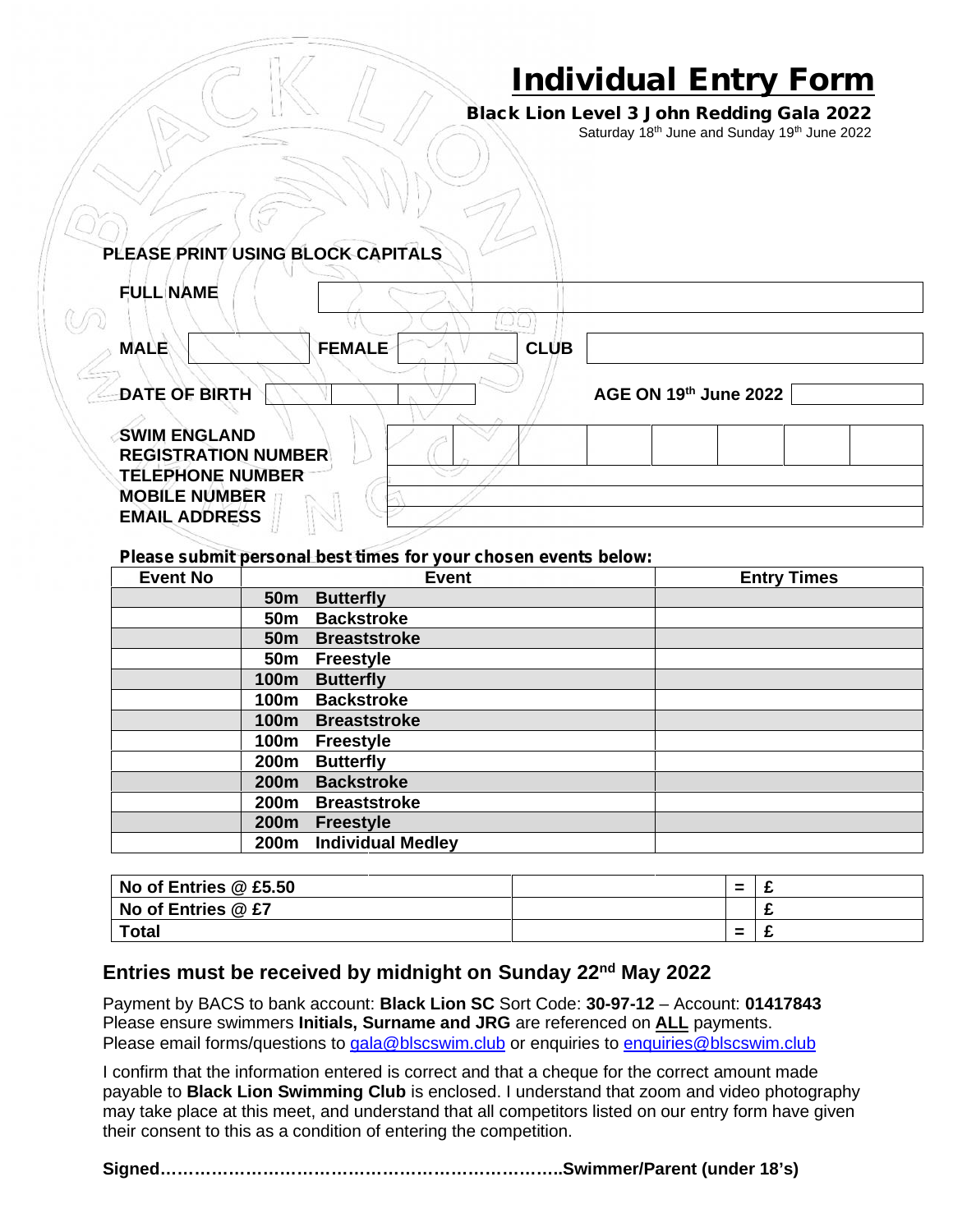## **Official's Form**

............................................................................................................................. ...................

**Black Lion Level 3 John Redding Gala 2022** Saturday 18<sup>th</sup> June and Sunday 19<sup>th</sup> June 2022

| I am a Registered Qualified Licensed Official (please state capacity): |  |  |
|------------------------------------------------------------------------|--|--|
|                                                                        |  |  |

I am willing to officiate/\* if my child's entry is accepted

| Forename: |
|-----------|
| Surname:  |
| Club:     |
| Tel No:   |
|           |
|           |

Thank You

#### **Please return a scanned version of this form with completed entry form to:**

Email: blscofficials@gmail.com and/or gala@blscswim.club

*Note:*

*Each club entering six or more swimmers are requested to supply at least two officials who can act as Time Keeper and/or Judge.*